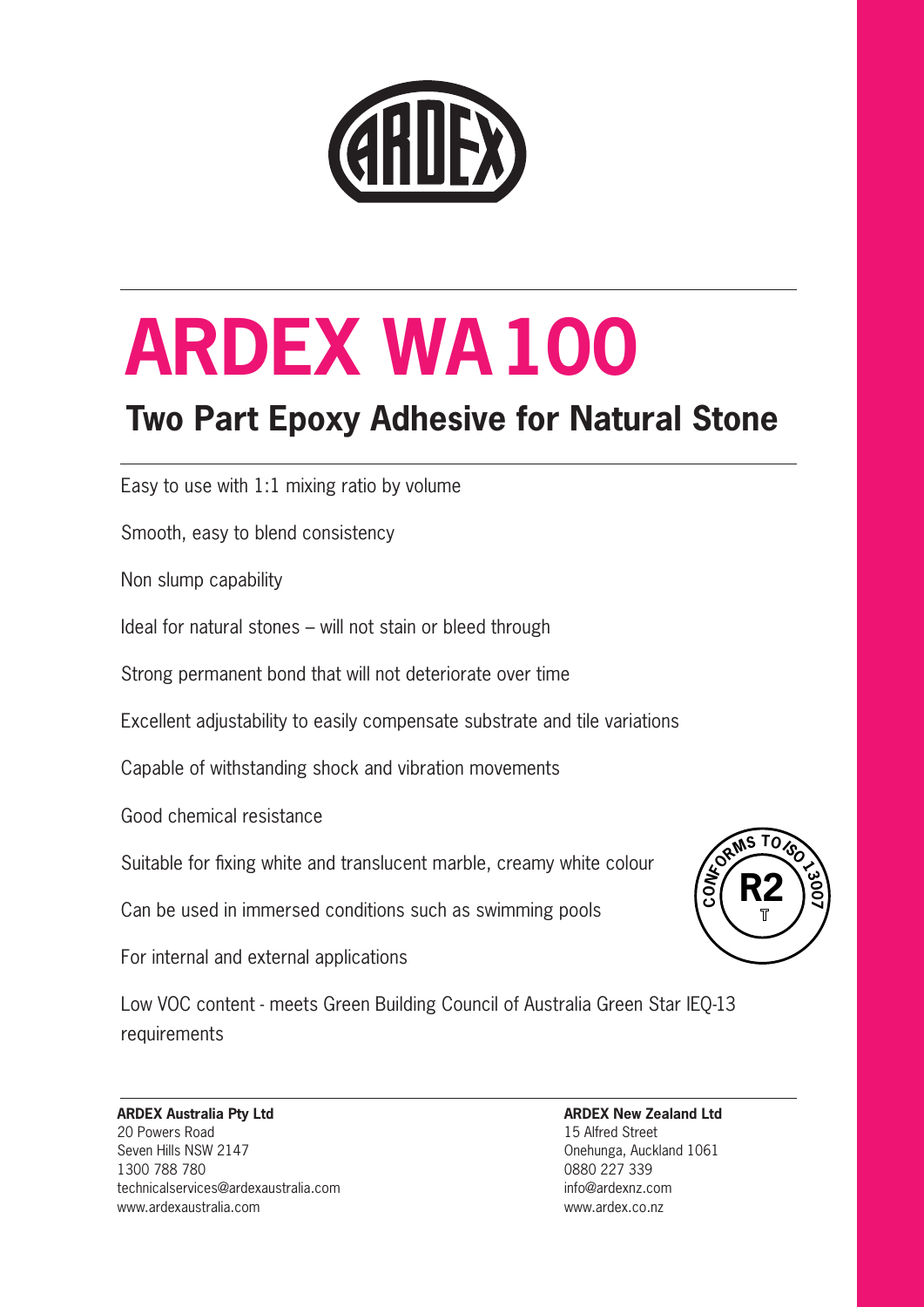### **Two Part Epoxy Adhesive for Natural Stone**

#### **DESCRIPTION**

ARDEX WA100 is a high strength, creamy white, two part epoxy stone adhesive that exhibits superior bond strength. It is specially designed for the fixing of natural stone such as marble and granite, including those sensitive to moisture, on vertical surfaces such as walls and overheads in interior and exterior applications. It is also ideal for large format ceramic and porcelain tiles.

ARDEX WA100 can also be used for the fixing and bedding of natural stone such as marble and granite slabs on walls and floors, bench tops and stair risers.

#### **FOR FIXING (TILE TYPES)**

All types of natural stone, plus fully vitrified, ceramic and porcelain tiles.

#### **TO (SUBSTRATES)**

Concrete, renders, screeds Medium density fibre-cement sheet, plasterboard Existing ceramic and stone tiles Autoclaved aerated concrete (AAC) Brick and blockwork Internal sheet timber

#### **SUBSTRATE PREPARATION**

The surface being adhered to must be clean, firm and free of dust, dirt, oil, grease, curing compounds, release agents and other barrier materials, as well as being sound, stable and strong enough to support the weight of the tiles or stone being fixed. Ensure surfaces are dry before tiling, with no residue or permanent damp.

Ensure that the substrate's required drying time, as given in the relevant part of AS 3958, is allowed to elapse prior to fixing the tiles.

#### **Concrete**

This includes precast, in-situ and wood floated concrete. As concrete exhibits drying shrinkage, allow to cure for at least 4 weeks prior to tiling. Any surface laitance, concrete sealers, curing compounds, and other materials should be removed from the surface prior to application. Steel trowel finished concrete should be roughened mechanically to remove laitance and provide a good key. The surface should be true and level with adequate surface profile to provide a mechanical key. Smooth surfaces and/or dense concrete greater than 35MPa must be mechanically prepared.

#### **Cement Render/Screeds**

New renders and screeds should be finished with a wood float to the required surface regularity. Screeds should be pitched to drains where required. Allow at least 7 days to cure.

#### **Plasterboard/Medium Density Fibre-Cement Sheet**

Provided that these boards are firmly and rigidly fixed to adequately support the weight of the tile or stone, they can be fixed directly. Please ensure the surface is completely clean and free of loose materials. These sheets must be fixed strictly in accordance with manufacturers instructions and be deemed suitable for the application by the manufacturer.

#### **Existing Ceramic Tiles**

These include sound, clean, glazed and unglazed tiles. If the area to be tiled is internal, tiles can be directly fixed using ARDEX WA100 without mechanically grinding the glaze, following cleaning with sugar soap using an industrial grade scourer. Rinse and allow to dry. In permanently wet areas and externally, ensure a minimum of 90% coverage of the tile or stone is achieved.

#### **Autoclaved Aerated Concrete (AAC)**

Remove loose particles from the surface.

#### **Blockwork and Brickwork**

Brickwork and blockwork must be sound, flush and level. Brickwork must be rendered, where other surfaces are not smooth and level the wall must be rendered. Ensure all voids and raked out mortar joints are filled and excess mortar pared back.

#### **Internal Sheet Timber**

Particleboard, plywood, MDF and cork, with the exception of unbonded timber such as laminated flooring or strip timber floors (e.g. cypress pine). Timber floors must be structurally sound and the maximum load deflection must not exceed 1/360 of the span. Timber floors must have good underfloor ventilation and underfloor moisture levels must be stable during the life of the flooring system. Free water sources must not be allowed under timber floors as dimensional stability will be compromised. All timber boards (new and old), must be sanded with 40 grit sand paper (or 24 grit if timber is coated/ stained) to the original timber so as to achieve a suitable surface profile and to remove surface contaminants. For sheeted material e.g. particleboard flooring, tape joints with PVC ducting tape. Virgin strip timber floors must be fibrecement sheeted prior to tiling.

#### **Painted Surfaces**

Thoroughly remove painted surfaces mechanically, do not use paint stripper or solvents. Allow surface to dry after cleaning.

#### **MIXING**

It is essential to use the correct mixing ratio of 1:1 Part A : Part B by volume. Transfer the measured amount of Part A to a suitable sized mixing container and add the equal amount of hardener Part B. Mix the two components thoroughly until a uniform mixture is obtained and the adhesive is ready for use. Smaller quantities can be mixed by hand with a trowel, larger quantities can be mixed with an electric drill.

Do not apply at surface temperatures below 10°C or above 35°C. The pot life of the mixed adhesive is approximately 45 minutes at 23°C and 50% relative humidity.

#### **FIXING TECHNIQUE**

Before fixing ensure the substrate has been prepared and the tile or stone is free from dust. Tile or stone should be fixed in accordance with Australian Standard AS 3958. For wall applications it is possible to use the spot bonding method, however ARDEX always recommends compliance with the Australian Standard. If following this method, mechanically roughen areas that are to receive ARDEX WA 100 adhesive spots, remove dust with a stiff brush and remove any loose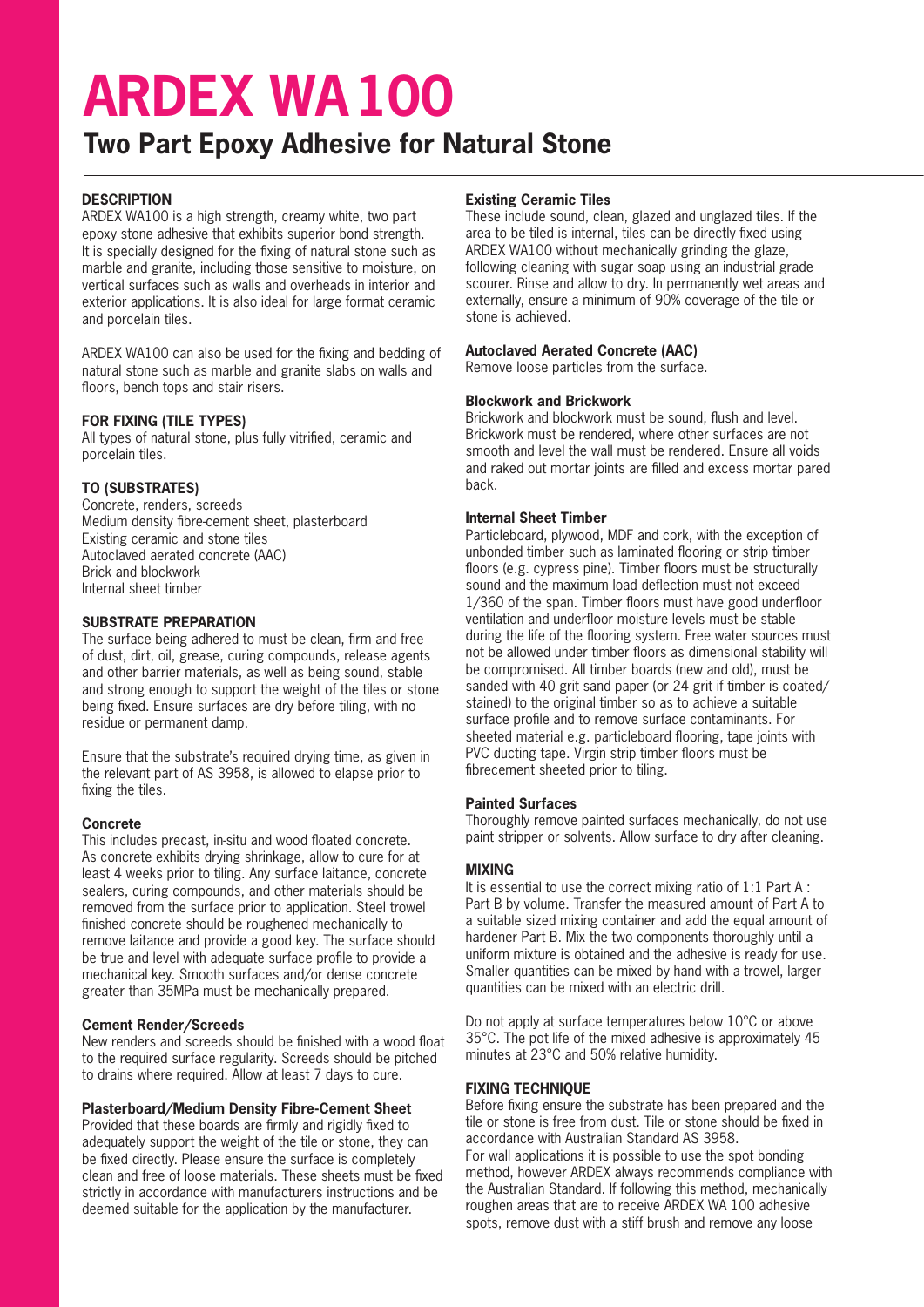### **Two Part Epoxy Adhesive for Natural Stone**

particles or dust from the back of the stone, tile or substrate by wiping with a damp sponge to ensure a good, clean direct bond. Wipe dry both surfaces with a clean cloth.

Apply spots of ARDEX WA 100 on the back of the stone or tile using a minimum of 5 spots applied evenly across the back, one in each corner and one in the centre. Ensure that at least 10% coverage is achieved with the 5 spots. The final spot thickness should be a minimum of 3mm and a maximum of 25mm.

To achieve the required 10% coverage the following spot diameters are required;

| Tile Size (mm) | Spot Diameter (mm) |
|----------------|--------------------|
| 300 x 300      | 50 <sub>mm</sub>   |
| 600 x 600      | $100$ mm           |
| 900 x 900      | $150$ mm           |

For floor applications and external use, we recommend a minimum of 90% coverage on the back of the tile or stone. Spot fixing on floors is not recommended.

ARDEX WA100 has an adjustment time of 45 minutes. Please be aware of site conditions when considering these times. All tools should be cleaned with water immediately after use.

#### **MOVEMENT JOINTS**

Movement joints must be in accordance with Australian Standard AS 3958.

#### **GROUTING/DRYING TIME**

Grouting can proceed once ARDEX WA100 has hardened sufficiently so that tiles will not be dislodged, usually after approximately 8 hours at 23ºC and 50% relative humidity. Allow longer for low temperatures.

The tile joints should be grouted with the appropriate ARDEX grout. For moisture sensitive stone in internal, dry locations ARDEX MG is recommended.

#### **COVERAGE**

A 20L unit of ARDEX WA 100 is sufficient for approximately 15m2 at a continuous 1mm bed thickness. The coverage will vary depending on substrate condition, tile type and application technique.

#### **PACKAGING**

ARDEX WA100 is packed in plastic pails – net volume 10L Part A and 10L Part B.

#### **SHELF LIFE**

ARDEX WA100 has a shelf life of not less than 24 months when stored in the original unopened packaging, in a dry place at 23ºC and 50% relative humidity. Keep away from flames and high temperatures. Keep away from food and drink. Reseal partly used containers.

#### **Pay attention to the following:**

Ensure the tile or stone is suitable for vertical and exterior applications, or other intended applications. For sandstone, slate and fissile stone contact ARDEX Technical Services.

Familiarise yourself and comply with maximum height restrictions when using ARDEX WA100.

When fixing white or translucent marble, it is recommended not to spot fix due to the possibility of the adhesive being visible.

Protect the finished surface from traffic during cold weather until ARDEX WA 100 has fully cured.

For facades and applications involving heavy tile or stone on the wall, we strongly recommend the use of additional mechanical fixing.

For fully immersed applications we recommend a minimum cure time of 48 hours at 23ºC and 50% relative humidity.

Before any substrate preparation, installation or finishing methods relating to ARDEX product are undertaken, please be aware of any potential risks and use appropriate PPE (personal protective equipment). This may involve contacting substrate manufacturers for Safety Data Sheets.

#### **SAFETY DATA**

This product may cause irritation and an allergic reaction to the skin. Causes serious eye irritation. Harmful if inhaled or swallowed. May cause drowsiness or dizziness. Toxic to aquatic life with long lasting effects. In case of contact with the eyes rinse with running water until advised to stop by the Poisons Information Centre or a doctor, or for at least 15 minutes. Wear protective gloves, clothing, eye and face protection. Avoid inhaling dust/fumes/gas/mist/vapours/ spray. Do not eat, drink or smoke when using this product. Ensure adequate ventilation during mixing and application. Store locked up. Check with your local Council regarding the disposal of contents, dispose of packaging thoughtfully and recycle where possible. Keep out of the reach of children. Call the Poisons Information Centre on 131 126 (AUS) and 0800 764 766 (NZ) or call a doctor if you feel unwell. Additional information is in the Safety Data Sheet (SDS) at www.ardexaustralia.com

#### **TECHNICAL DATA**

| ldentitv                |                              |
|-------------------------|------------------------------|
| Part A Resin:           | White paste                  |
| <b>Part B Hardener:</b> | Off white paste              |
| <b>Mixing Ratio:</b>    | 1:1 Part A: Part B by volume |
|                         |                              |

**Application Properties** at 23ºC and 50% RH **Adjustment Time:** 45 minutes **Drying/Grouting Time:** 8 hours<br>**Pot Life:** 45 minu **Pot Life:** 45 minutes **Open Time:** 45 minutes

**Mechanical Properties** (AS 4992) **Shear Adhesion Strength after**<br>**7 Days Dry:**  $>$  2.0 MPa **7 Days Dry:**  $> 2.0 \text{ MPa}$ <br>**Water Immersion:**  $> 2.0 \text{ MPa}$ **Water Immersion:** > > > > **2.0 MPa Thermal Shock: Classification:** R2 T